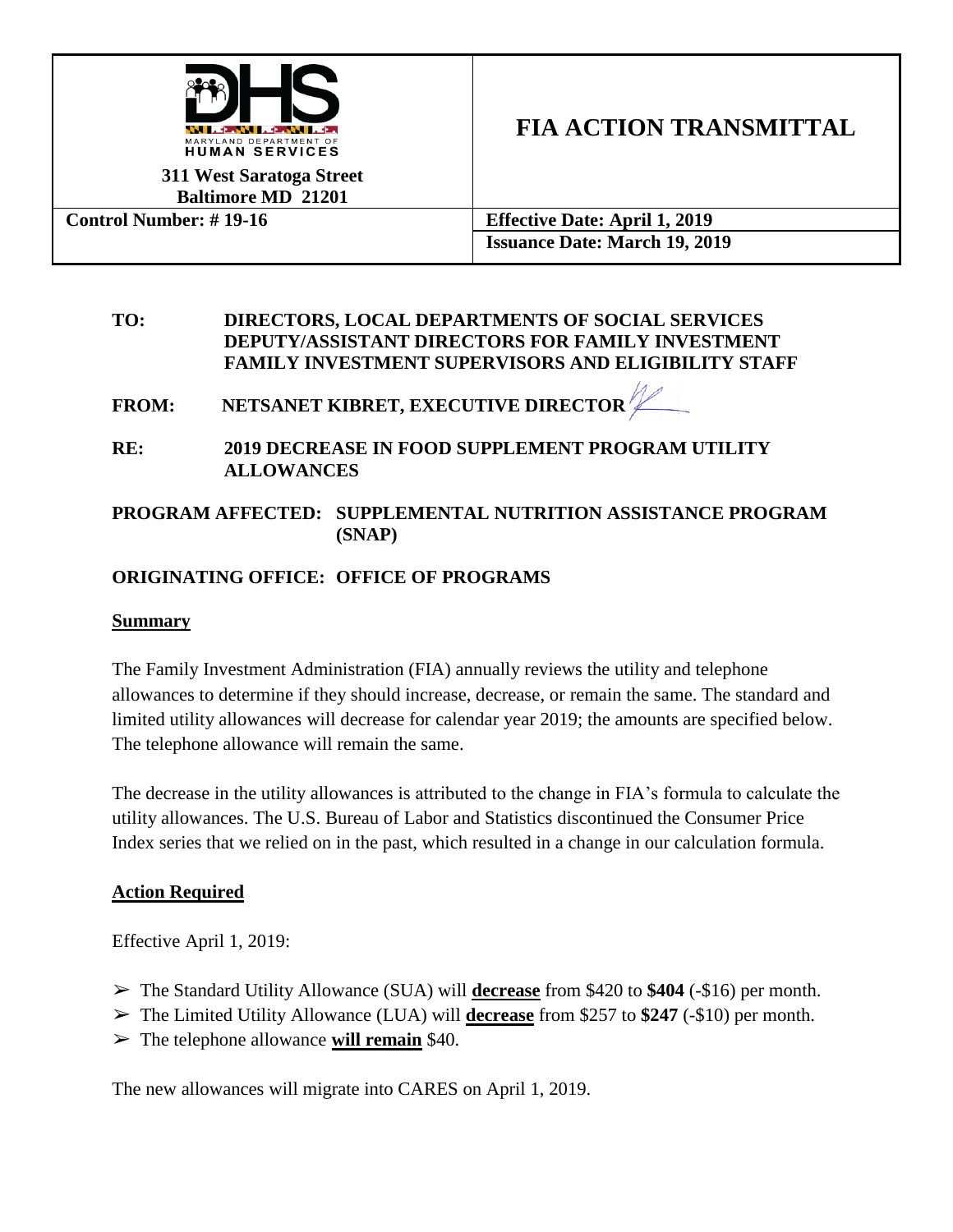## **Attachment**

SNAP/FSP Manual Section 600, page 1

### **Inquiries**

For policy-related questions, please complete the [FIA Policy Information Request Form](http://kb.dhs.maryland.gov/family-investment-administration/contact-us-with-your-fia-program-eligibility-policy-question/) found on Knowledge Base as shown in the screenshot below.



For CARES/systems questions, please contact  $\frac{\text{fia.bsdm@maryland.gov}}{\text{fia.bsdm@maryland.gov}}$ .

cc: DHS Executive Staff FIA Management Staff Constituent Services DHS Help Desk